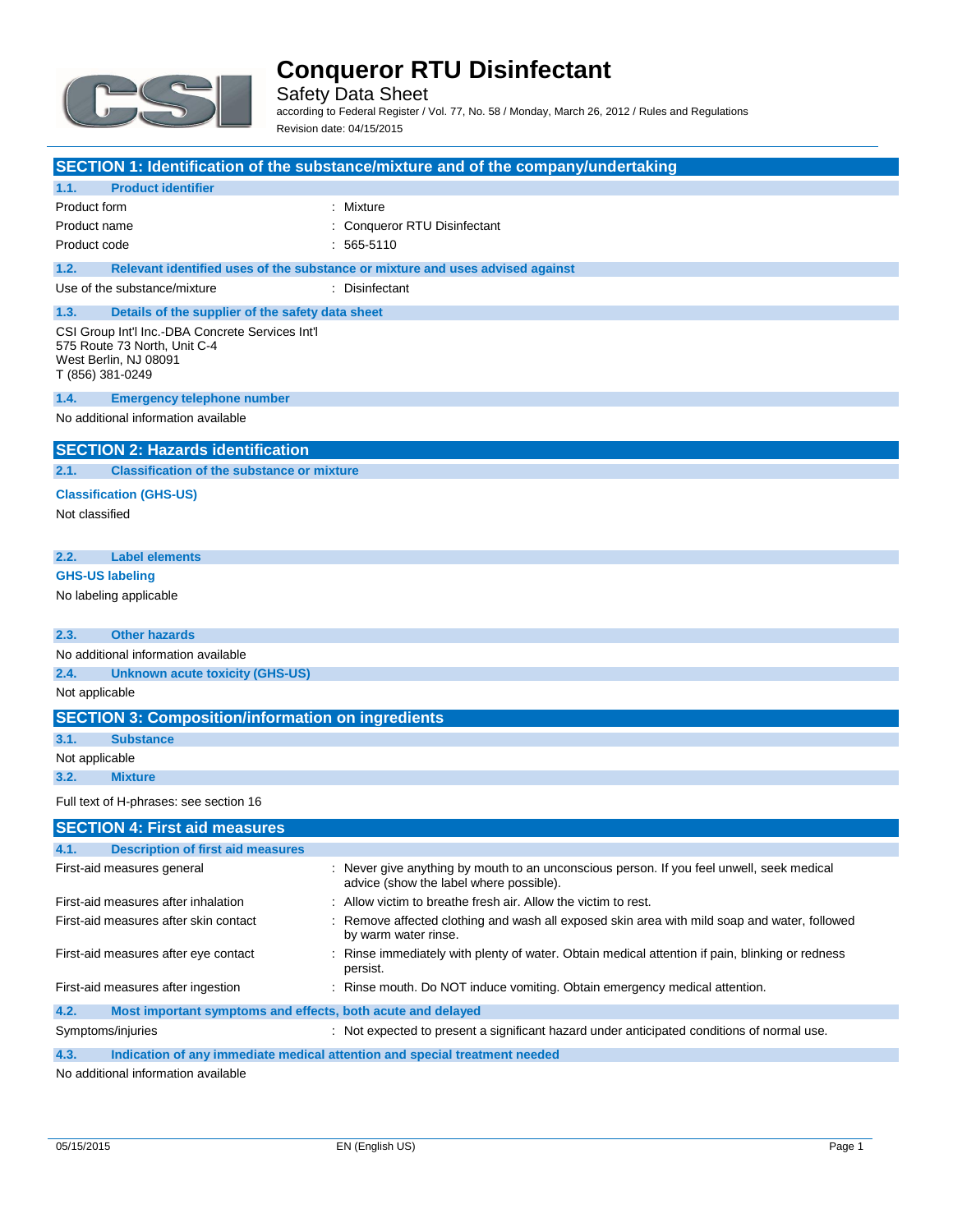Safety Data Sheet

according to Federal Register / Vol. 77, No. 58 / Monday, March 26, 2012 / Rules and Regulations

|                                                                                                                                                                                                   | <b>SECTION 5: Firefighting measures</b>                   |                |                                                                                                                                                                                                              |  |
|---------------------------------------------------------------------------------------------------------------------------------------------------------------------------------------------------|-----------------------------------------------------------|----------------|--------------------------------------------------------------------------------------------------------------------------------------------------------------------------------------------------------------|--|
| 5.1.                                                                                                                                                                                              | <b>Extinguishing media</b>                                |                |                                                                                                                                                                                                              |  |
| Suitable extinguishing media                                                                                                                                                                      |                                                           |                | : Foam. Dry powder. Carbon dioxide. Water spray. Sand.                                                                                                                                                       |  |
|                                                                                                                                                                                                   | Unsuitable extinguishing media                            |                | : Do not use a heavy water stream.                                                                                                                                                                           |  |
| 5.2.                                                                                                                                                                                              | Special hazards arising from the substance or mixture     |                |                                                                                                                                                                                                              |  |
|                                                                                                                                                                                                   | No additional information available                       |                |                                                                                                                                                                                                              |  |
| 5.3.                                                                                                                                                                                              | <b>Advice for firefighters</b>                            |                |                                                                                                                                                                                                              |  |
| Firefighting instructions<br>: Use water spray or fog for cooling exposed containers. Exercise caution when fighting any<br>chemical fire. Prevent fire-fighting water from entering environment. |                                                           |                |                                                                                                                                                                                                              |  |
| Protection during firefighting<br>: Do not enter fire area without proper protective equipment, including respiratory protection.                                                                 |                                                           |                |                                                                                                                                                                                                              |  |
|                                                                                                                                                                                                   | <b>SECTION 6: Accidental release measures</b>             |                |                                                                                                                                                                                                              |  |
| 6.1.                                                                                                                                                                                              |                                                           |                | Personal precautions, protective equipment and emergency procedures                                                                                                                                          |  |
| 6.1.1.                                                                                                                                                                                            | For non-emergency personnel                               |                |                                                                                                                                                                                                              |  |
|                                                                                                                                                                                                   | Emergency procedures                                      |                | : Evacuate unnecessary personnel.                                                                                                                                                                            |  |
|                                                                                                                                                                                                   |                                                           |                |                                                                                                                                                                                                              |  |
| 6.1.2.                                                                                                                                                                                            | For emergency responders                                  |                |                                                                                                                                                                                                              |  |
|                                                                                                                                                                                                   | Protective equipment                                      |                | Equip cleanup crew with proper protection.                                                                                                                                                                   |  |
|                                                                                                                                                                                                   | Emergency procedures                                      |                | : Ventilate area.                                                                                                                                                                                            |  |
| 6.2.                                                                                                                                                                                              | <b>Environmental precautions</b>                          |                |                                                                                                                                                                                                              |  |
|                                                                                                                                                                                                   |                                                           |                | Prevent entry to sewers and public waters. Notify authorities if liquid enters sewers or public waters.                                                                                                      |  |
| 6.3.                                                                                                                                                                                              | Methods and material for containment and cleaning up      |                |                                                                                                                                                                                                              |  |
|                                                                                                                                                                                                   | Methods for cleaning up                                   |                | : Soak up spills with inert solids, such as clay or diatomaceous earth as soon as possible. Collect<br>spillage. Store away from other materials.                                                            |  |
| 6.4.                                                                                                                                                                                              | <b>Reference to other sections</b>                        |                |                                                                                                                                                                                                              |  |
|                                                                                                                                                                                                   | See Heading 8. Exposure controls and personal protection. |                |                                                                                                                                                                                                              |  |
|                                                                                                                                                                                                   | <b>SECTION 7: Handling and storage</b>                    |                |                                                                                                                                                                                                              |  |
| 7.1.                                                                                                                                                                                              | <b>Precautions for safe handling</b>                      |                |                                                                                                                                                                                                              |  |
| Precautions for safe handling                                                                                                                                                                     |                                                           |                | Wash hands and other exposed areas with mild soap and water before eating, drinking or<br>smoking and when leaving work. Provide good ventilation in process area to prevent formation<br>of vapor.          |  |
| 7.2.                                                                                                                                                                                              |                                                           |                | Conditions for safe storage, including any incompatibilities                                                                                                                                                 |  |
| Storage conditions                                                                                                                                                                                |                                                           |                | : Keep only in the original container in a cool, well ventilated place away from heat, hot surfaces,<br>sparks, open flame and other ignition sources. No smoking. Keep container closed when not in<br>use. |  |
|                                                                                                                                                                                                   | Incompatible products                                     |                | : Strong bases. Strong acids.                                                                                                                                                                                |  |
|                                                                                                                                                                                                   | Incompatible materials                                    |                | : Sources of ignition. Direct sunlight.                                                                                                                                                                      |  |
| 7.3.                                                                                                                                                                                              | <b>Specific end use(s)</b>                                |                |                                                                                                                                                                                                              |  |
| No additional information available                                                                                                                                                               |                                                           |                |                                                                                                                                                                                                              |  |
|                                                                                                                                                                                                   | <b>SECTION 8: Exposure controls/personal protection</b>   |                |                                                                                                                                                                                                              |  |
| <b>Control parameters</b><br>8.1.                                                                                                                                                                 |                                                           |                |                                                                                                                                                                                                              |  |
|                                                                                                                                                                                                   | <b>Conqueror RTU Disinfectant</b>                         |                |                                                                                                                                                                                                              |  |
| <b>ACGIH</b>                                                                                                                                                                                      |                                                           | Not applicable |                                                                                                                                                                                                              |  |
| <b>OSHA</b>                                                                                                                                                                                       |                                                           | Not applicable |                                                                                                                                                                                                              |  |
|                                                                                                                                                                                                   |                                                           |                |                                                                                                                                                                                                              |  |
| 8.2.                                                                                                                                                                                              | <b>Exposure controls</b>                                  |                |                                                                                                                                                                                                              |  |

| Personal protective equipment | : Avoid all unnecessary exposure.                                          |
|-------------------------------|----------------------------------------------------------------------------|
| Hand protection               | : Wear protective gloves/eye protection/face protection protective gloves. |
| Eye protection                | : Chemical goggles or safety glasses.                                      |
| Respiratory protection        | : Wear appropriate mask.                                                   |
| Other information             | : Do not eat, drink or smoke during use.                                   |
| 05/15/2015                    | EN (English US)<br>2/5                                                     |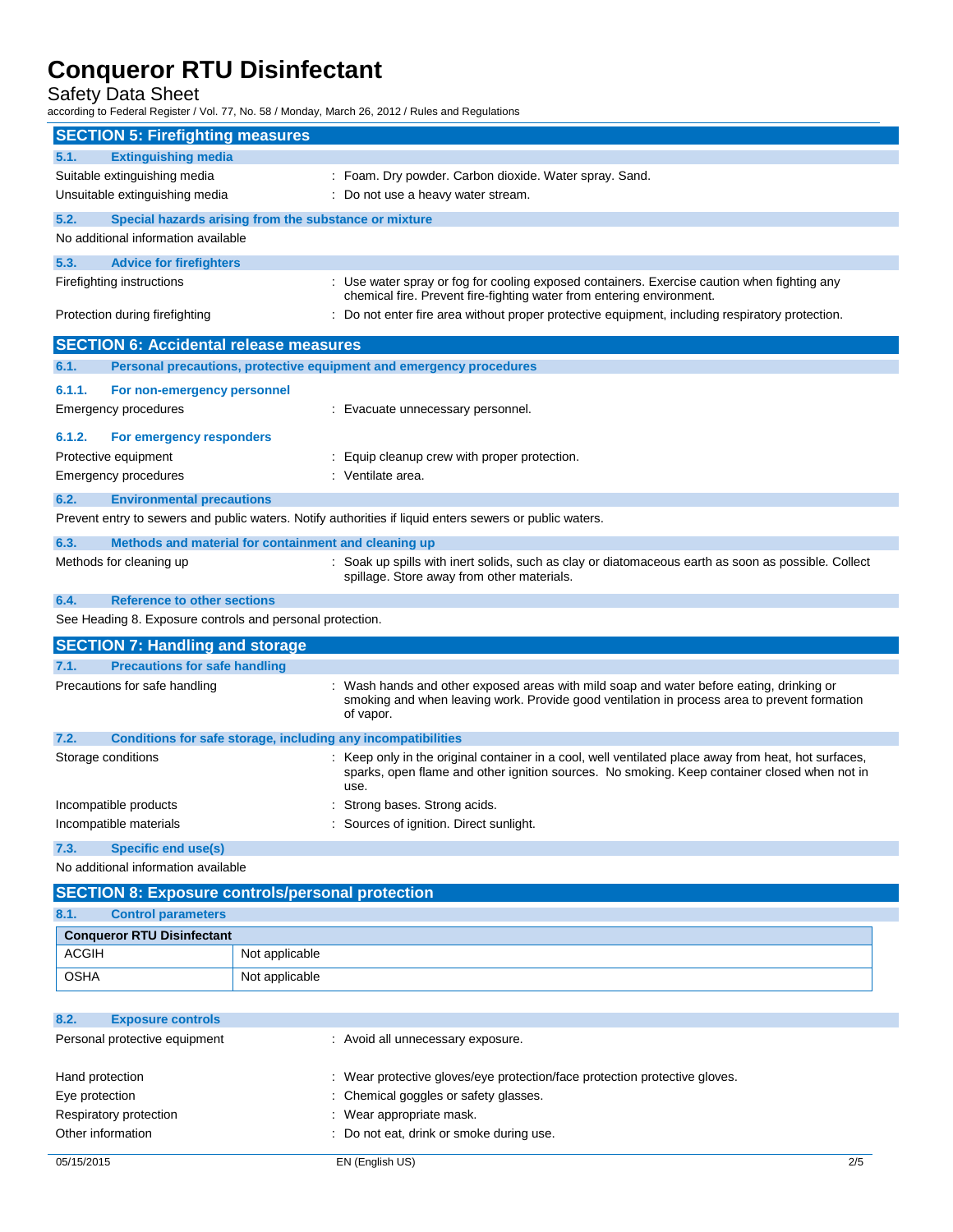Safety Data Sheet

according to Federal Register / Vol. 77, No. 58 / Monday, March 26, 2012 / Rules and Regulations

| <b>SECTION 9: Physical and chemical properties</b>            |                                                                                                                                                              |  |
|---------------------------------------------------------------|--------------------------------------------------------------------------------------------------------------------------------------------------------------|--|
| Information on basic physical and chemical properties<br>9.1. |                                                                                                                                                              |  |
| Physical state                                                | : Liquid                                                                                                                                                     |  |
| Color                                                         | : Blue                                                                                                                                                       |  |
| Odor                                                          | : Floral                                                                                                                                                     |  |
| Odor threshold                                                | : No data available                                                                                                                                          |  |
| pH                                                            | $: 6 - 9$                                                                                                                                                    |  |
| Melting point                                                 | : No data available                                                                                                                                          |  |
| Freezing point                                                | : No data available                                                                                                                                          |  |
| Boiling point                                                 | $: 212 - 220$ °F                                                                                                                                             |  |
| Flash point                                                   | : $\geq 200$ °F                                                                                                                                              |  |
| Relative evaporation rate (butyl acetate=1)                   | : No data available                                                                                                                                          |  |
| Flammability (solid, gas)                                     | : No data available                                                                                                                                          |  |
| <b>Explosion limits</b>                                       | : No data available                                                                                                                                          |  |
| Explosive properties                                          | : No data available                                                                                                                                          |  |
| Oxidizing properties                                          | : No data available                                                                                                                                          |  |
| Vapor pressure                                                | : No data available                                                                                                                                          |  |
| Relative density                                              | : 1                                                                                                                                                          |  |
| Relative vapor density at 20 °C                               | Same as water                                                                                                                                                |  |
| Solubility                                                    | Soluble in water.<br>Water: Solubility in water of component(s) of the mixture :<br>• : 22 g/100ml • : • : • : • : 103 g/100ml • : 42 g/100ml • : 66 g/100ml |  |
| Log Pow                                                       | : No data available                                                                                                                                          |  |
| Log Kow                                                       | : No data available                                                                                                                                          |  |
| Auto-ignition temperature                                     | : No data available                                                                                                                                          |  |
| Decomposition temperature                                     | : No data available                                                                                                                                          |  |
| Viscosity                                                     | : No data available                                                                                                                                          |  |
| Viscosity, kinematic                                          | : No data available                                                                                                                                          |  |
| Viscosity, dynamic                                            | : No data available                                                                                                                                          |  |
| <b>Other information</b><br>9.2.                              |                                                                                                                                                              |  |
| No additional information available                           |                                                                                                                                                              |  |
| <b>SECTION 10: Stability and reactivity</b>                   |                                                                                                                                                              |  |

|                | <u>010.1011 TO: Oldwinty and roadlivity</u>          |                  |     |
|----------------|------------------------------------------------------|------------------|-----|
| 10.1.          | <b>Reactivity</b>                                    |                  |     |
|                | No additional information available                  |                  |     |
| 10.2.          | <b>Chemical stability</b>                            |                  |     |
|                | Stable under normal conditions. Not established.     |                  |     |
| 10.3.          | <b>Possibility of hazardous reactions</b>            |                  |     |
|                | Not established.                                     |                  |     |
| 10.4.          | <b>Conditions to avoid</b>                           |                  |     |
|                | Direct sunlight. Extremely high or low temperatures. |                  |     |
| 10.5.          | <b>Incompatible materials</b>                        |                  |     |
|                | Strong acids. Strong bases.                          |                  |     |
| 10.6.          | <b>Hazardous decomposition products</b>              |                  |     |
|                | Fume, Carbon monoxide, Carbon dioxide.               |                  |     |
|                | <b>SECTION 11: Toxicological information</b>         |                  |     |
| 11.1.          | Information on toxicological effects                 |                  |     |
|                |                                                      |                  |     |
| Acute toxicity |                                                      | : Not classified |     |
|                | Skin corrosion/irritation                            | : Not classified |     |
|                |                                                      | $pH: 6 - 9$      |     |
| 05/15/2015     |                                                      | EN (English US)  | 3/5 |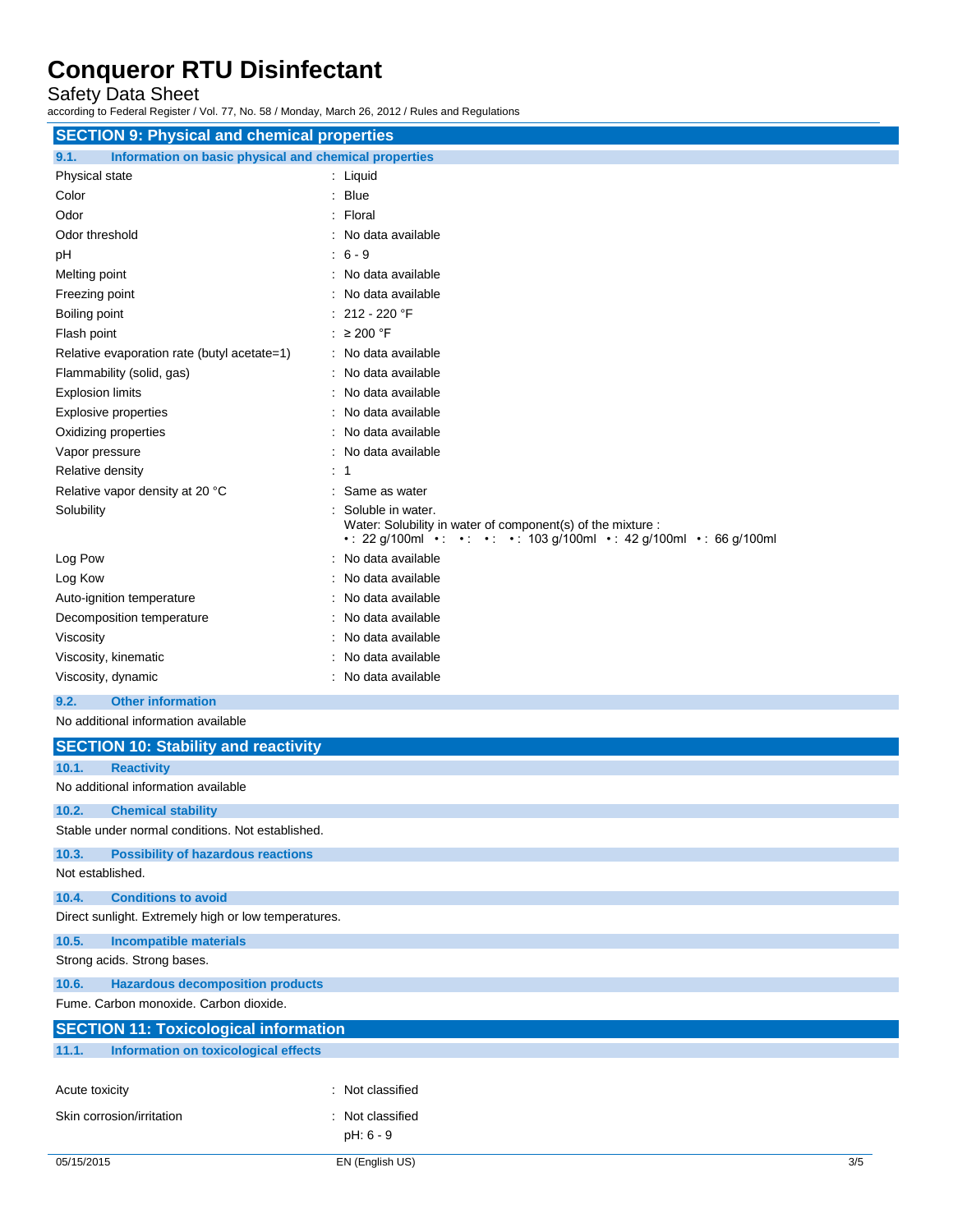Safety Data Sheet

according to Federal Register / Vol. 77, No. 58 / Monday, March 26, 2012 / Rules and Regulations

| Serious eye damage/irritation                          | : Not classified                                                    |
|--------------------------------------------------------|---------------------------------------------------------------------|
|                                                        | $pH: 6 - 9$                                                         |
| Respiratory or skin sensitization                      | : Not classified                                                    |
| Germ cell mutagenicity                                 | : Not classified                                                    |
| Carcinogenicity                                        | : Not classified                                                    |
| Reproductive toxicity                                  | : Not classified                                                    |
| Specific target organ toxicity (single exposure)       | : Not classified                                                    |
| Specific target organ toxicity (repeated<br>exposure)  | : Not classified                                                    |
| Aspiration hazard                                      | : Not classified                                                    |
| Potential Adverse human health effects and<br>symptoms | : Based on available data, the classification criteria are not met. |

| <b>SECTION 12: Ecological information</b>     |                                                                           |
|-----------------------------------------------|---------------------------------------------------------------------------|
| 12.1.<br><b>Toxicity</b>                      |                                                                           |
| No additional information available           |                                                                           |
| <b>Persistence and degradability</b><br>12.2. |                                                                           |
| <b>Conqueror RTU Disinfectant</b>             |                                                                           |
| Persistence and degradability                 | Not established.                                                          |
| <b>Bioaccumulative potential</b><br>12.3.     |                                                                           |
| <b>Conqueror RTU Disinfectant</b>             |                                                                           |
| Bioaccumulative potential                     | Not established.                                                          |
| <b>Mobility in soil</b><br>12.4.              |                                                                           |
| No additional information available           |                                                                           |
| 12.5.<br><b>Other adverse effects</b>         |                                                                           |
| Effect on the global warming                  | : No known ecological damage caused by this product.                      |
| Other information                             | : Avoid release to the environment.                                       |
| <b>SECTION 13: Disposal considerations</b>    |                                                                           |
| <b>Waste treatment methods</b><br>13.1.       |                                                                           |
| Waste disposal recommendations                | : Dispose in a safe manner in accordance with local/national regulations. |
| Ecology - waste materials                     | : Avoid release to the environment.                                       |
| <b>SECTION 14: Transport information</b>      |                                                                           |

### **Department of Transportation (DOT)**

| In accordance with DOT        |                                           |
|-------------------------------|-------------------------------------------|
| Not regulated for transport   |                                           |
| <b>Additional information</b> |                                           |
| Other information             | : No supplementary information available. |

### **ADR**

No additional information available

### **Transport by sea** No additional information available

**Air transport**

No additional information available

## **SECTION 15: Regulatory information 15.1. US Federal regulations** No additional information available